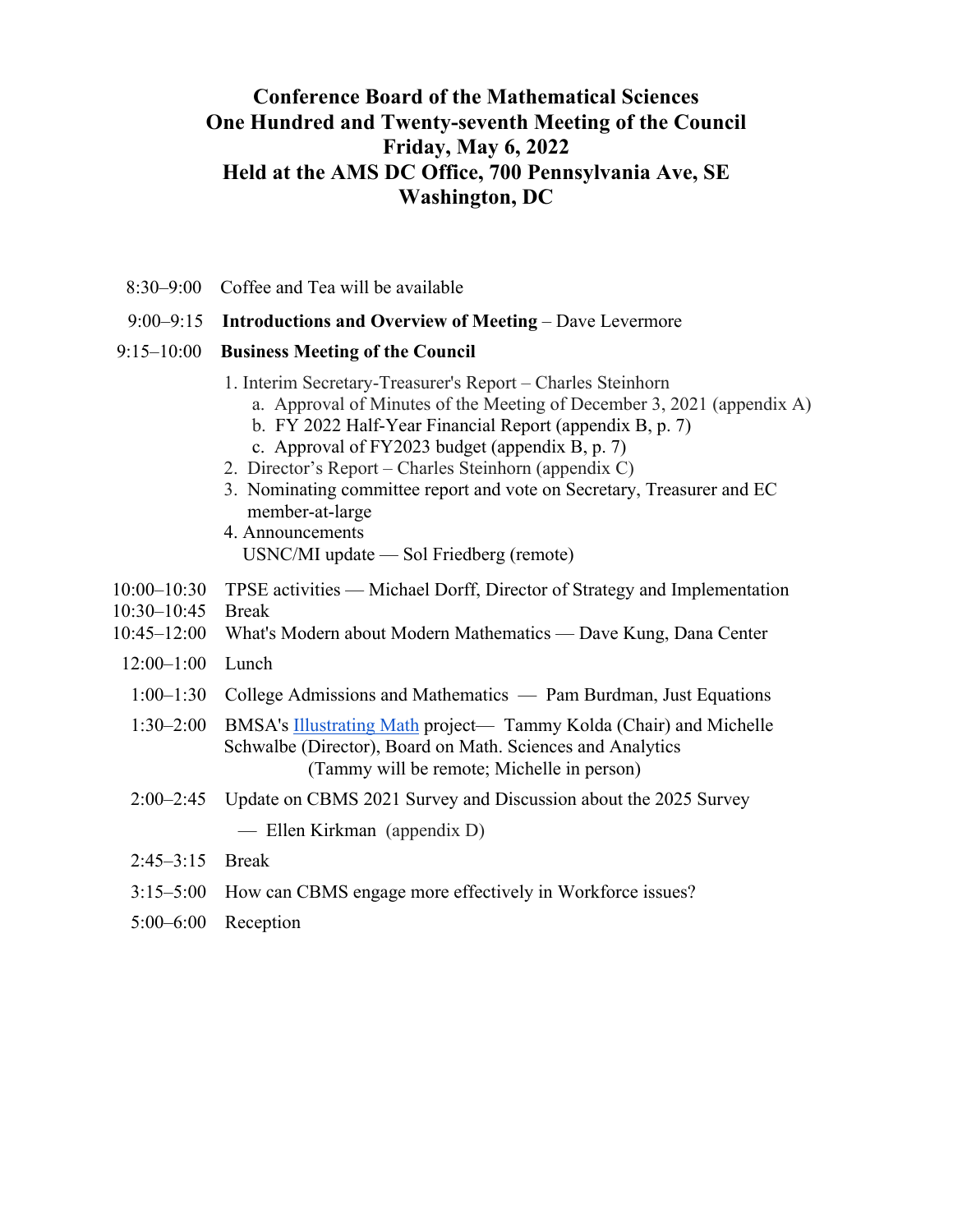| <b>Anne Dudley</b>       | <b>AMATYC</b>          | adudley@amatyc.org                                     |
|--------------------------|------------------------|--------------------------------------------------------|
| Laura Watkins            | <b>AMATYC</b>          | laura.watkins@amatyc.org                               |
| Ruth Charney             | AMS                    | president@ams.org                                      |
| <b>Catherine Roberts</b> | <b>AMS</b>             | croberts@ams.org, exd-staff@ams.org                    |
| Tyler Kloefkorn          | <b>AMS</b>             | tjk@ams.org                                            |
| Leona Harris             | <b>AMS</b>             | lah@ams.org                                            |
| Shari Stockero           | <b>AMTE</b>            | stockero@mtu.edu                                       |
| <b>Megan Burton</b>      | <b>AMTE</b>            | meb0042@auburn.edu                                     |
| Ron Wasserstein          | <b>ASA</b>             | $ron(\theta)$ amstat.org                               |
| Katherine Ensor          | <b>ASA</b>             | ensor@rice.edu                                         |
| Donna Lalonde            | <b>ASA</b>             | donnal@amstat.org                                      |
| Michael C. Laskowski     | <b>ASL</b>             | laskow@umd.edu                                         |
| Reed Solomon             | <b>ASL</b>             | solomon@math.uconn.edu                                 |
| Russell Miller           | <b>ASL</b>             | Russell.Miller@qc.cuny.edu                             |
| Joleigh Honey            | <b>ASSM</b>            | Joleigh.Honey@schools.utah.gov                         |
| Kathryn Leonard          | <b>AWM</b>             | kathryn@awm-math.org                                   |
| Darla Kramer             | <b>AWM</b>             | $darla@awm-math.org$                                   |
| <b>Beatrice Luchin</b>   | <b>BBA</b>             | abluchin@bbamath.org                                   |
| John Staley              | <b>BCPS</b>            | johnstaley64@gmail.com                                 |
| Dayle Rebelein           | <b>CBMS</b>            | darebelein@vassar.edu                                  |
| Mike Steele              | <b>CBMS EC</b>         | msteele(@nsf.gov)                                      |
| C. David Levermore       | <b>CBMS EC</b>         | lvrmr@math.umd.edu                                     |
| Charlie Steinhorn        | <b>CBMS</b> Director   | steinhorn@vassar.edu                                   |
| <b>Shelly Jones</b>      | <b>BBA</b> and CBMS EC | jonessem@mail.ccsu.edu                                 |
| Joan Ferrini-Mundy       | <b>CBMS EC</b>         | joan.ferrinimundy@maine.edu<br>angelamichaud@maine.edu |
| Sol Garfunkel            | <b>COMAP</b>           | s.garfunkel@comap.com                                  |
| Uri Treisman             | Dana Center            | uri@austin.utexas.edu                                  |
| Dave Kung                | Dana Center            | dtkung@smcm.edu                                        |
| Elyse Gustafson          | <b>IMS</b>             | $erg(a)$ imstat.org                                    |
| Krzysztof (Chris) Burdzy | <b>IMS</b>             | burdzy@uw.edu                                          |
| Jessica Utts             | <b>IMS</b>             | jutts@uci.edu                                          |
| Jennifer Quinn           | <b>MAA</b>             | jjquinn@uw.edu                                         |
| Michael Pearson          | <b>MAA</b>             | mpearson $@$ maa.org                                   |
| Deirdre L Smeltzer       | <b>MAA</b>             | dlsmeltzer@maa.org                                     |
| Cindy Lawrence           | MoMath                 | executivedirector@momath.org,<br>ea@momath.org         |
| Tim Nissen               | MoMath                 | nissen@momath.org                                      |
| Kirsten Bohl             | <b>MSRI</b>            | kbohl@msri.org                                         |
|                          |                        |                                                        |
| Aris Winger              | <b>NAM</b>             | Executive-director@nam-math.org                        |
| Omayra Ortega            | <b>NAM</b>             | $president@nam-math.org$                               |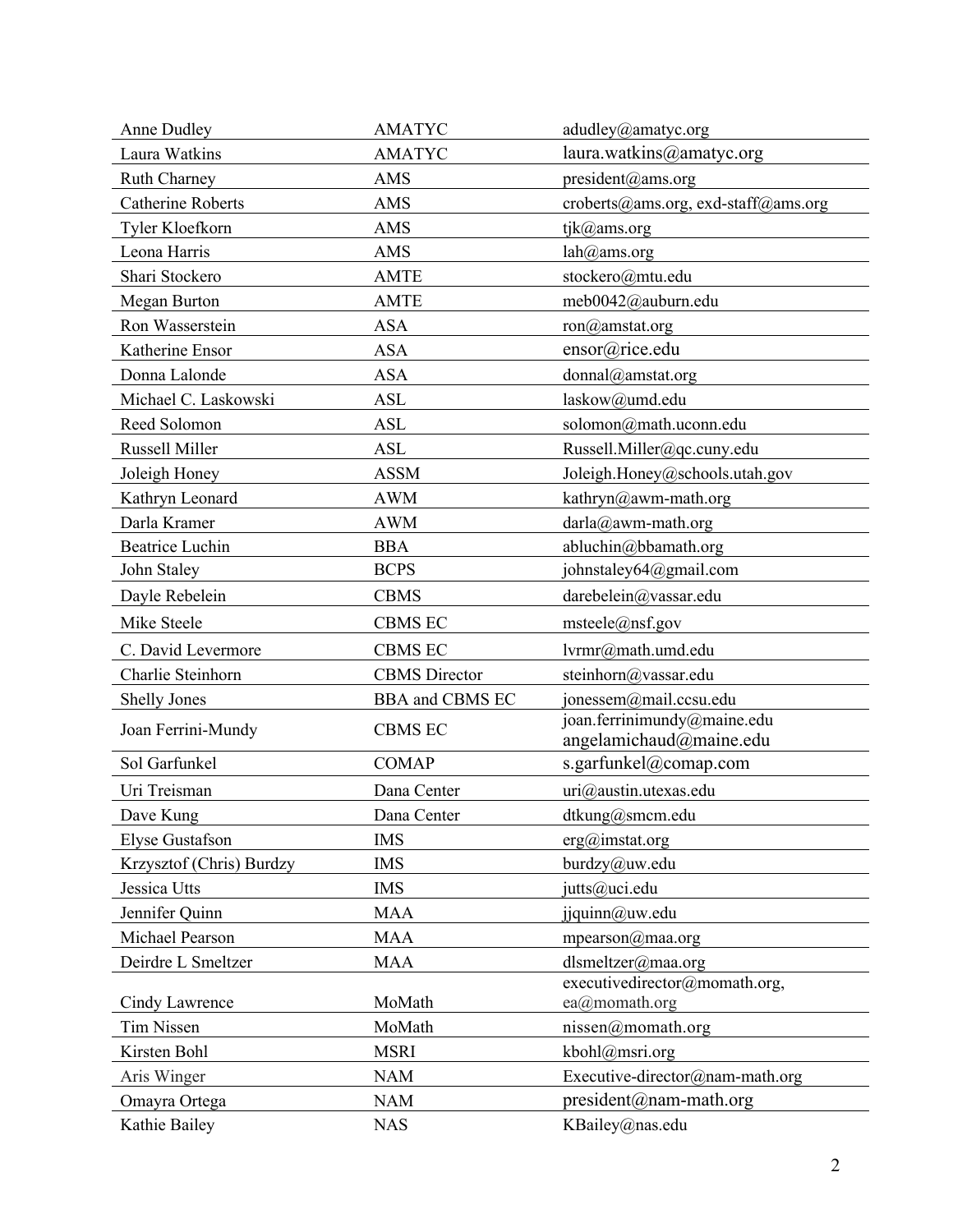| Heidi Schweingruber    | <b>NAS</b>         | HSchweingruber@nas.edu      |
|------------------------|--------------------|-----------------------------|
| Michelle Schwalbe      | <b>NAS</b>         | MSchwalbe@nas.edu           |
| Tammy Kolda            | <b>NAS</b>         | $mlg(\omega)$ math.ucla.edu |
| Ana Ferreras           | <b>NAS</b>         | AFerreras@nas.edu           |
| Lida Beninson          | <b>NAS</b>         | LBeninson@nas.edu           |
| Amy Stephens           | <b>NAS</b>         | astephens@nas.edu           |
| Sol Friedberg          | <b>NAS</b>         | solomon.friedberg@bc.edu    |
| Padhu Seshaiyer        | <b>NAS</b>         | pseshaiy@gmu.edu            |
| Paul Gray              | <b>NCSM</b>        | pgray@mathedleadership.org  |
| Ken Krehbiel           | <b>NCTM</b>        | kkrehbiel@nctm.org          |
| Trena Wilkerson        | <b>NCTM</b>        | twilkerson@nctm.org         |
| David Manderscheid     | <b>NSF</b>         | $d$ manders@nsf.gov         |
| Tie Luo                | <b>NSF</b>         | $tluo(a)$ nsf.gov           |
| Hank Warchall          | <b>NSF</b>         | hwarchal@nsf.gov            |
| Sylvia M. Butterfield  | <b>NSF</b>         | smbutter@nsf.gov            |
| Mike Ferrara           | <b>NSF</b>         | mferrara@nsf.gov            |
| Sandra Richardson      | <b>NSF</b>         | srichard@nsf.gov            |
| Ted Coe                | <b>NWEA</b>        | ted.coe@gmail.com           |
| <b>Suzanne Weekes</b>  | <b>SIAM</b>        | weekes@siam.org             |
| <b>Susanne Brenner</b> | <b>SIAM</b>        | brenner@math.lsu.edu        |
| Greg Heidrich          | <b>SOA</b>         | gheidrich@soa.org           |
| Roy Goldman            | <b>SOA</b>         | roygo@earthlink.net         |
| Nora Ramirez           | <b>TODOS</b>       | exec@todos-math.org         |
| Linda Fulmore          | <b>TODOS</b>       | lmfulmore@yahoo.com         |
| Florence Glanfield     | <b>TODOS</b>       | fglanfield@gmail.com        |
| Lorraine Howard        | <b>WME</b>         | Lorraine.howard@wilkes.edu  |
| Pamela Burdman         | Just Equations     | $p$ amela@justequations.org |
| Michael Dorff          | <b>TPSE</b>        | mdorff@tpsemath.org         |
| Ellen Kirkman          | <b>CBMS</b> Survey | kirkman@wfu.edu             |
| Paul Zorn              | <b>MAA</b>         | zorn@stolaf.edu             |
|                        |                    |                             |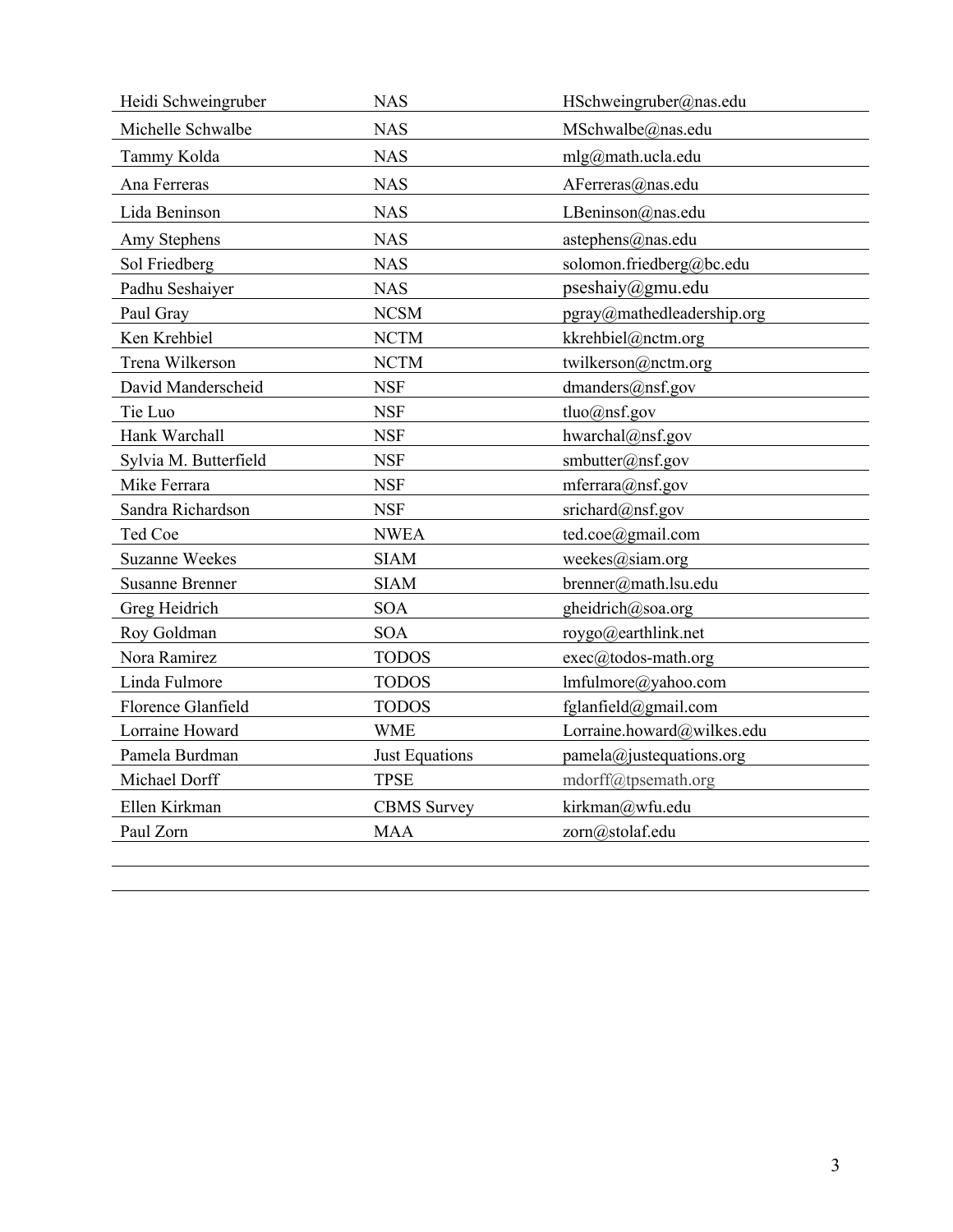# Appendix A

# **Minutes of the 126th Meeting of the Council of the Conference Board of the Mathematical Sciences Held at the AMS DC Office, 700 Pennsylvania Ave, SE Washington, DC Friday, December 3, 2021**

The following were present for all or part of the meeting, some via Zoom (as noted).

Executive Committee: David Levermore, Chair; Joan Ferrini-Mundy, Chair-Elect; Charles Steinhorn, Secretary-Treasurer; Shelly Jones, Member-at-Large; Michael Steele, Member-at-Large.

Council Members: Kathryn Kozak, AMATYC; Ruth Charney, AMS; Megan Burton, AMTE; Donna Lalonde, ASA; Charles Steinhorn, ASL; Joleigh Honey, ASSM; Kathryn Leonard, AWM; Shelly Jones, BBA; Sol Garfunkel, COMAP; Jessica Utts, IMS; Jennifer Quinn, MAA; Omayra Ortega, NAM; Paul Gray, NCSM; Trena Wilkerson, NCTM; Cindy Lawrence, MoMath; Susanne Brenner, SIAM; Roy Goldman, SOA; Linda Fulmore, TODOS; Lorraine Howard, WME.

Additional society representatives: Anne Dudley, AMATYC; Catherine Roberts, AMS; Shari Stockero, AMTE; Ron Wasserstein, ASA; Darla Kremer, AWM; Beatrice Moore-Luchin, BBA; Michael Pearson, MAA; Deirdre Smeltzer, MAA; Ken Krehbiel, NCTM; Kathleen Kavanagh, SIAM; Suzanne Weekes, SIAM: Nora Ramirez, TODOS.

Invited Guests: Kathie Bailey, NAS; Ted Coe, NWEA; Sol Friedberg, USNC/MI; Eric Friedlander, USNC/Math (via Zoom);Tim Hendrix, Meredith College; Abbe Herzig; Tyler Kloefkorn, AMS; Dave Kung, Dana Center; Kathryn Leverenz, Mathematics Institute of Wisconsin; Rachel Levy, North Carolina State Data Science Academy; Sandra Richardson, NSF; Karen Saxe, AMS; Michelle Schwalbe, NAS.

Staff: David Bressoud (via Zoom)

Reports from the presenters are available at https://www.cbmsweb.org/council-meetingmaterials/

# **I. Business Meeting**

Chair Dave Levermore welcomed those who were present and outlined the agenda.

**1. Update on new CBMS Director.** Dave Levermore reported on the delay in the search process. A new call for applications and nominations for the position, with a December 30, 2021 deadline was announced. A reconstituted search committee consisting of Joan Ferrini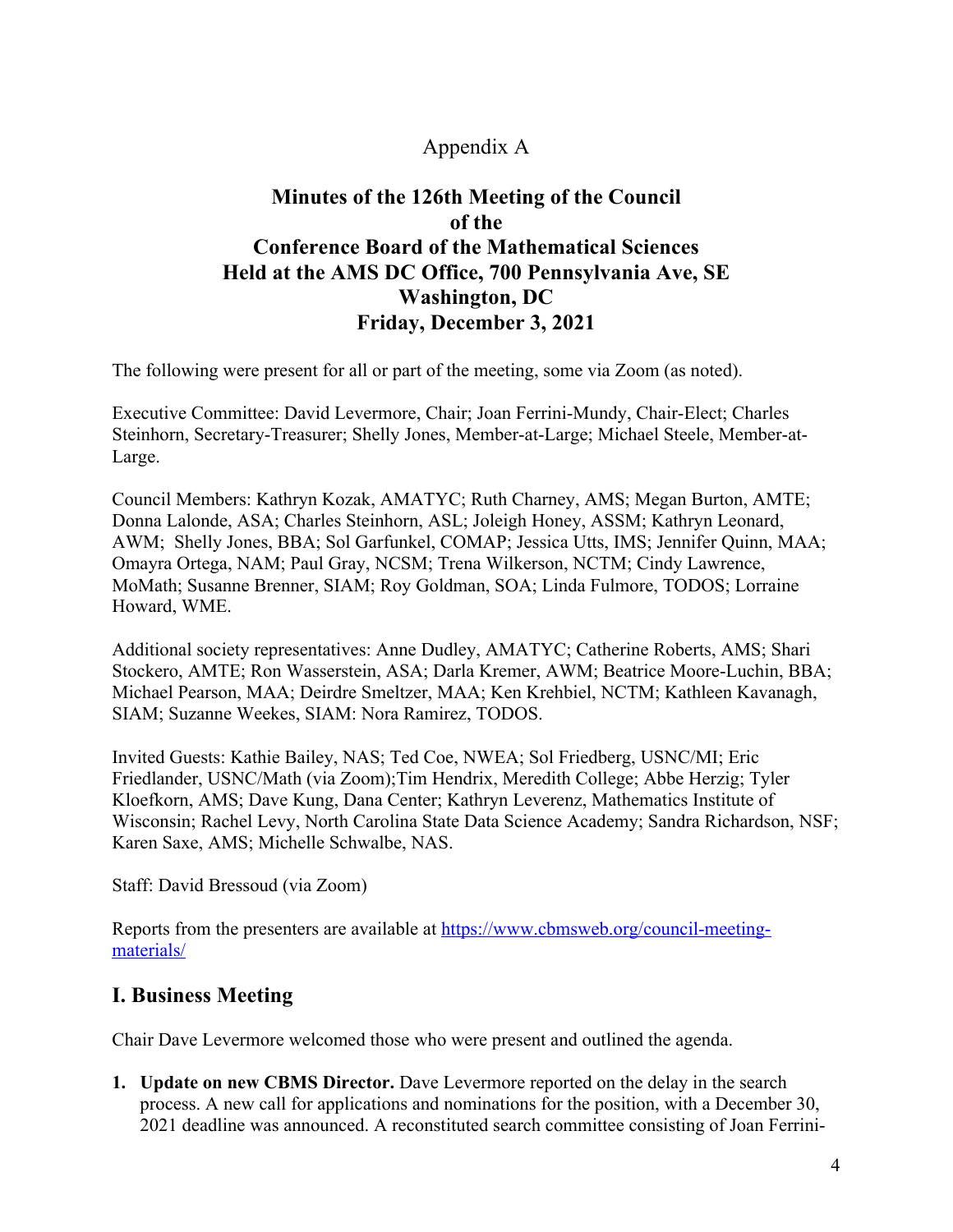Mundy (chair), Diane Briars, Shelly Jones, and Dave Kung also was announced.

- **2. Approval of Minutes**. The minutes of the May 2021 CBMS Council meeting were approved unanimously.
- **3. Financial Report and FY 2022 Dues Assessment.** Charlie Steinhorn presented the FY 2021 financial report. The proposed FY2022 dues were presented and approved as presented.
- **4. Director's Report.** David Bressoud submitted an extensive written report distributed with the agenda materials that includes reflections on his 5 years as the CBMS Director. Bressoud also gave an oral report delivered via Zoom. He updated the Council on the Regional Research Conferences. In the summer of 2022, 8 conferences are planned, 5 of which originally were scheduled for the summer of 2021 but were postponed due to the pandemic. He also provided an update on the CBMS Survey, distributed in Fall, 2021, remarking in particular on the poor response rate to date. He also discussed the ongoing planning for the CBMS Forum that will take place May 1–3, 2022.

# **5. Announcements.**

Sol Friedberg gave an update on the work of the USNC/MI, specifically about a grant proposal that has been submitted to the Spencer Foundation to advance racial equity in mathematics instruction.

The AMATYC leadership reported that the 2026 Annual Conference has been moved from Florida due to the passage of legislation banning transgender youth in Florida from participating in school sports consistent with their gender identity.

# **II. Discussion and vote on the CBMS DEI statement**

Tim Hendrix, Abbe Herzig, and Dave Kung led a discussion on the final version of the CBMS DEI statement, a draft version of which had been presented and discussed at the May meeting. With one minor edit, the statement was approved. Formally, the following 3-part motion was adopted by the Council, with two abstentions and one vote against:

- 1. The CBMS Council endorses the *CBMS Statement on Equity, Diversity, and Inclusion in the Mathematical Sciences* included as Appendix F in the Council Meeting agenda, as amended to insert "early childhood" before "elementary" in the last line on p.1
- 2. Upon approval of (1), the Statement will be posted on the CBMS website as having been endorsed by the Council.
- 3. Upon approval of (1), CBMS Council members (the leaders of the CBMS organizations) may bring the Statement to their respective organizations for possible endorsement. The names of those member organizations that endorse the Statement will be listed on the CBMS website.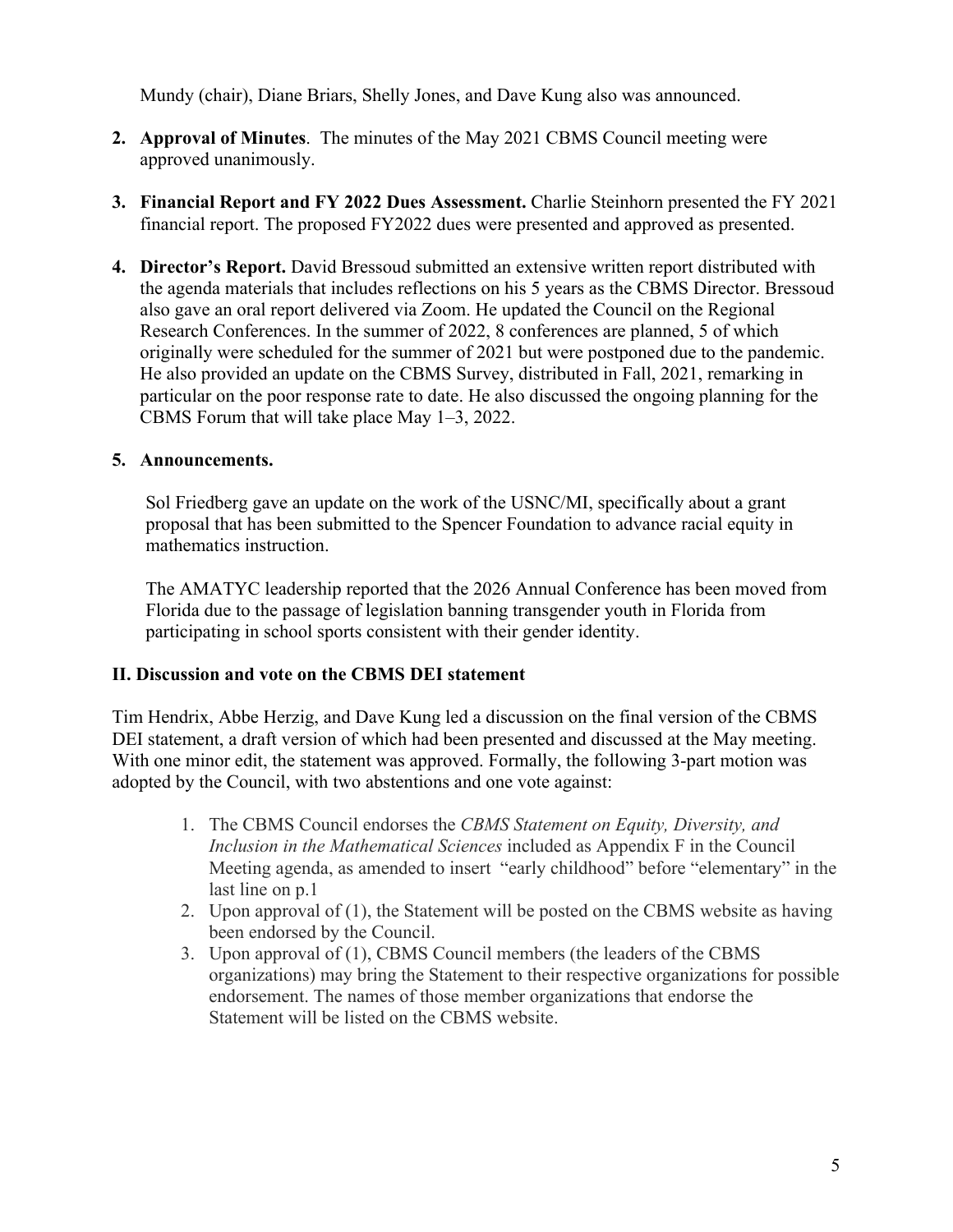# **III. Data Science Presentation**

Rachel Levy, Executive Director of North Carolina State's Data Science Academy, gave an overview of the data science landscape in relation to the mathematical sciences in anticipation of the data science discussion in the afternoon (see Section V, below).

# **IV. Update from USNC/Math**

Eric Friedlander, the Chair of the USNC/Math reported (via Zoom) on the US bid to host the 2026 International Congress of Mathematicians in Philadelphia, during that city's celebration of the 250<sup>th</sup> anniversary of the Declaration of Independence. Friedlander noted that the US proposal is the only one being submitted.

### **V. Discussions of CBMS Interest Group Topics**

The CBMS Executive Committee and Director held information gathering sessions with the member organizations in February and March. As a result of these conversations, interest groups were formed on the following topics with conveners in parentheses: dealing with the effects of the COVID-19 shutdown (Mike Steele); developing the school to workforce pipeline (Shelly Jones); and the role of the mathematical sciences in data science (Charlie Steinhorn). Each of these topics was discussed in an hour-long sessions facilitated by the interest group participants. At the conclusion of the data science discussion, it was decided that a small working group drawn from CBMS member organizations be formed to focus on the topic (as of the writing of these minutes, the working group has yet to be formed).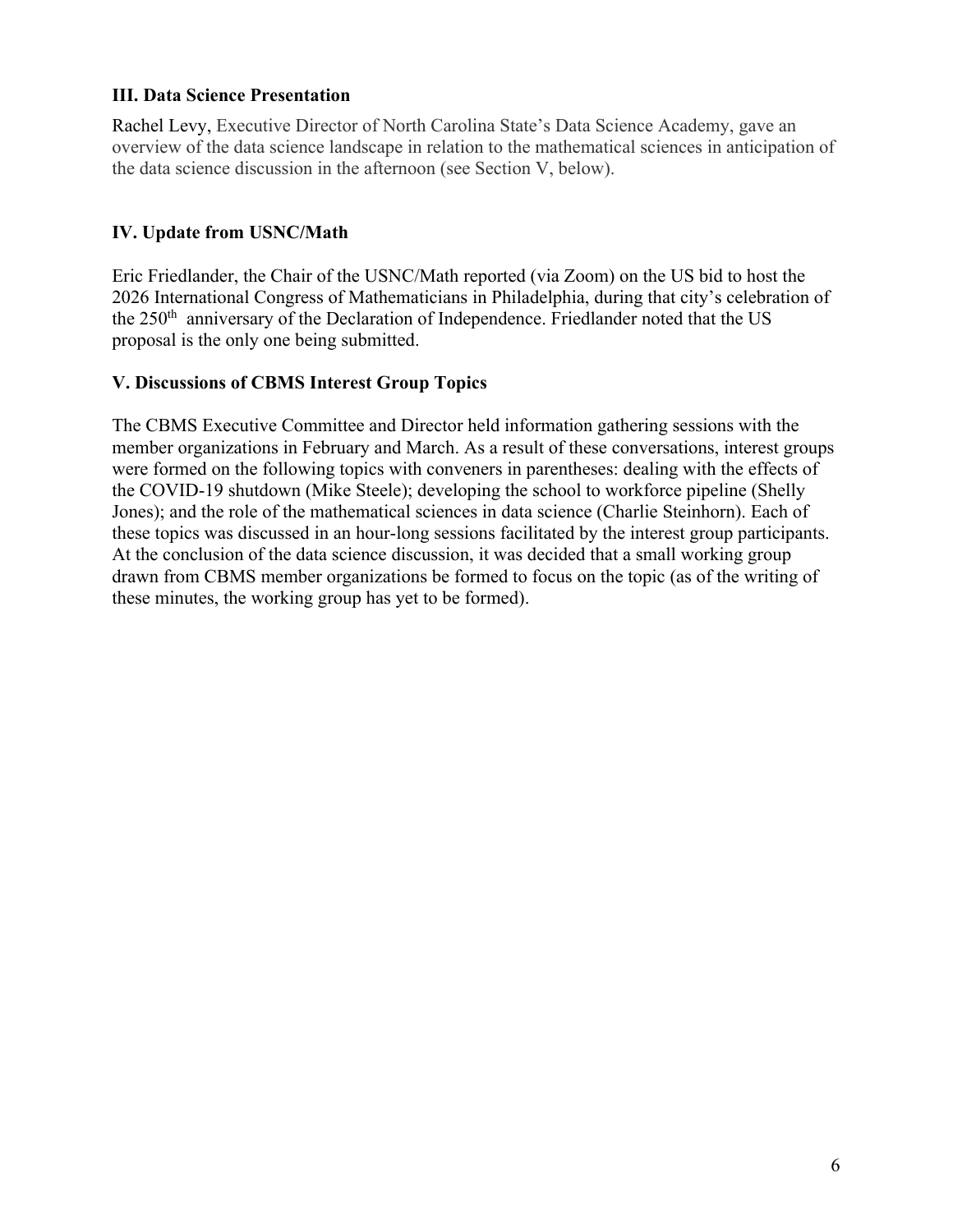# Appendix B

# FY 2021 Actual and FY 2022 Budget Shown for Comparison see the director's report (Appendix C) for discussion of FY 2023 budget

| Income                                      | FY 2021                        | FY 2022                           | FY 2022                     | FY 2023                           |
|---------------------------------------------|--------------------------------|-----------------------------------|-----------------------------|-----------------------------------|
|                                             | <b>Actual</b><br><b>Budget</b> | <b>Suggested</b><br><b>Budget</b> | <b>First half</b><br>actual | <b>Suggested</b><br><b>Budget</b> |
|                                             |                                |                                   |                             |                                   |
| Dues                                        | \$60,782                       | \$65,000                          | \$30,156                    | \$65,000                          |
| Interest                                    | \$15                           | \$100                             | \$5                         | \$100                             |
| <b>Royalties</b>                            | \$95                           | \$1,000                           |                             | \$1,000                           |
| <b>NSF Regional Research</b><br>Conferences |                                |                                   |                             |                                   |
| Salaries                                    | \$15,356                       | \$30,000                          | \$8,446                     | \$30,000                          |
| <b>Indirect Costs</b>                       | \$1,943                        | \$6,000                           |                             | \$8,000                           |
| Forum 6                                     |                                |                                   |                             |                                   |
| <b>Salaries</b>                             |                                |                                   |                             |                                   |
| <b>Indirect Costs</b>                       |                                |                                   |                             |                                   |
| Other                                       |                                |                                   |                             |                                   |
| <b>Total Income</b>                         | \$78,191                       | \$102,100                         | \$38,607                    | \$104,100                         |

| <b>Expense</b>                         | FY 2021       | FY 2022          | FY 2022           | FY 2023          |
|----------------------------------------|---------------|------------------|-------------------|------------------|
|                                        | <b>Actual</b> | <b>Suggested</b> | <b>First half</b> | <b>Suggested</b> |
|                                        | <b>Budget</b> | <b>Budget</b>    | actual            | <b>Budget</b>    |
| Compensation                           |               |                  |                   |                  |
| <b>Director</b>                        | \$45,000      | \$45,000         | \$15,000          | \$35,000         |
| <b>Administrative Coordinator</b>      | \$12,866      | \$16,500         | \$3,000           | \$20,000         |
| Postage and Shipping                   | \$32          | \$200            | \$1,050           | \$500            |
| <b>Supplies</b>                        | \$250         | \$3,000          | \$95              | \$3,000          |
| Internet                               | \$1,282       | \$1,200          | \$1,030           | \$600            |
| QuickBooks license                     | \$755         | \$800            | \$478             | \$850            |
| Website                                | \$30          | \$300            |                   | \$500            |
| <b>Council Meetings</b>                |               |                  |                   |                  |
| Travel                                 | \$0           | \$10,000         | \$5,090           | \$10,000         |
| <b>Food and Other Meeting Expenses</b> | \$0           | \$10,000         | \$5,004           | \$10,000         |
| <b>Staff Travel</b>                    | \$455         | \$7,000          | \$182             | \$12,000         |
| <b>Accounting Fees</b>                 | \$3,625       | \$3,500          | \$2,825           | \$3,500          |
| <b>Auditing Fees</b>                   | \$0           | \$2,500          |                   | \$2,500          |
| Insurance                              | \$715         | \$750            | \$715             | \$750            |
| <b>Unbudgeted Expenses</b>             |               |                  |                   |                  |
| <b>Bank Service Charges</b>            | \$15          |                  |                   |                  |
| Advertising                            |               |                  | \$480             |                  |
| Lecture stipend                        |               |                  | \$3,000           |                  |
| <b>Total Expense</b>                   | \$65,025      | \$100,750        | \$37,949          | \$99,200         |
| <b>Operating Surplus or (Deficit)</b>  | \$13,167      | \$1,350          | \$658             | \$4,900          |

#### **Notes**

a - These are only paid every third year. This was in anticipation of auditing fees of approximately \$7500 in FY 2023.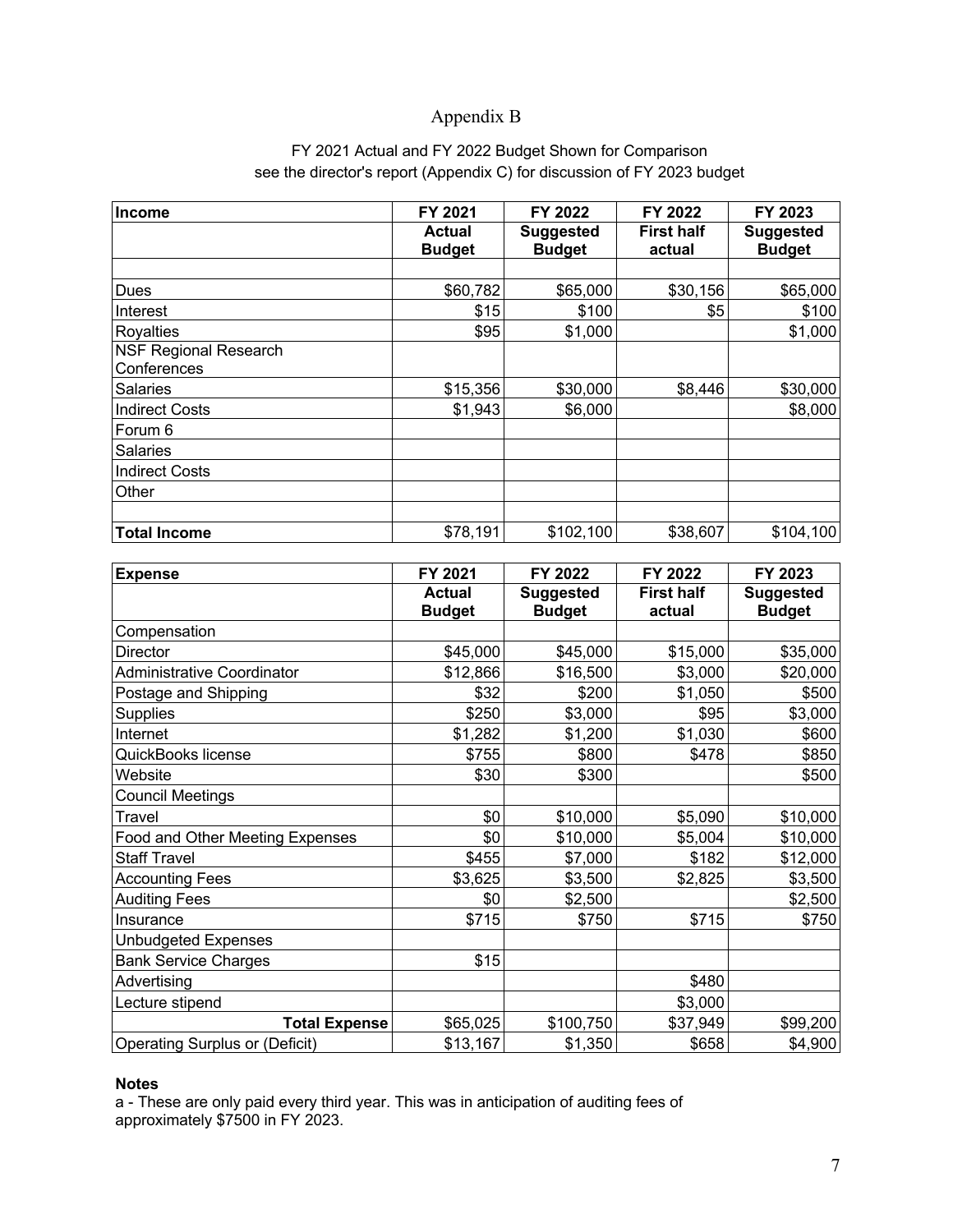# **Net Assets as of March 31, 2022**

| cash on hand<br>accounts receivable | $$109,763$ b        |
|-------------------------------------|---------------------|
| dues<br>other                       | \$18,625            |
| accounts payable                    | \$0                 |
| <b>Net</b>                          | \$128,388           |
| $\blacksquare$<br>____              | $A - A - A - A - A$ |

**b** This includes \$24,634 of grant funds restricted, held for the 2022 Forum; \$85,128.62 **is unrestricted.** 

#### **Investments**

| Vanguard Balance Sept 30, 2019       | \$146,272 |
|--------------------------------------|-----------|
| Vanguard Balance Mar 31, 2020        | \$164,576 |
| Vanguard Balance Sept 30, 2020       | \$172,424 |
| Vanguard Balance Mar 31, 2021        | \$180,666 |
| Vanguard Balance Mar 31, 2022        | \$181,876 |
| <b>Total Unrestricted Net Assets</b> | \$310,264 |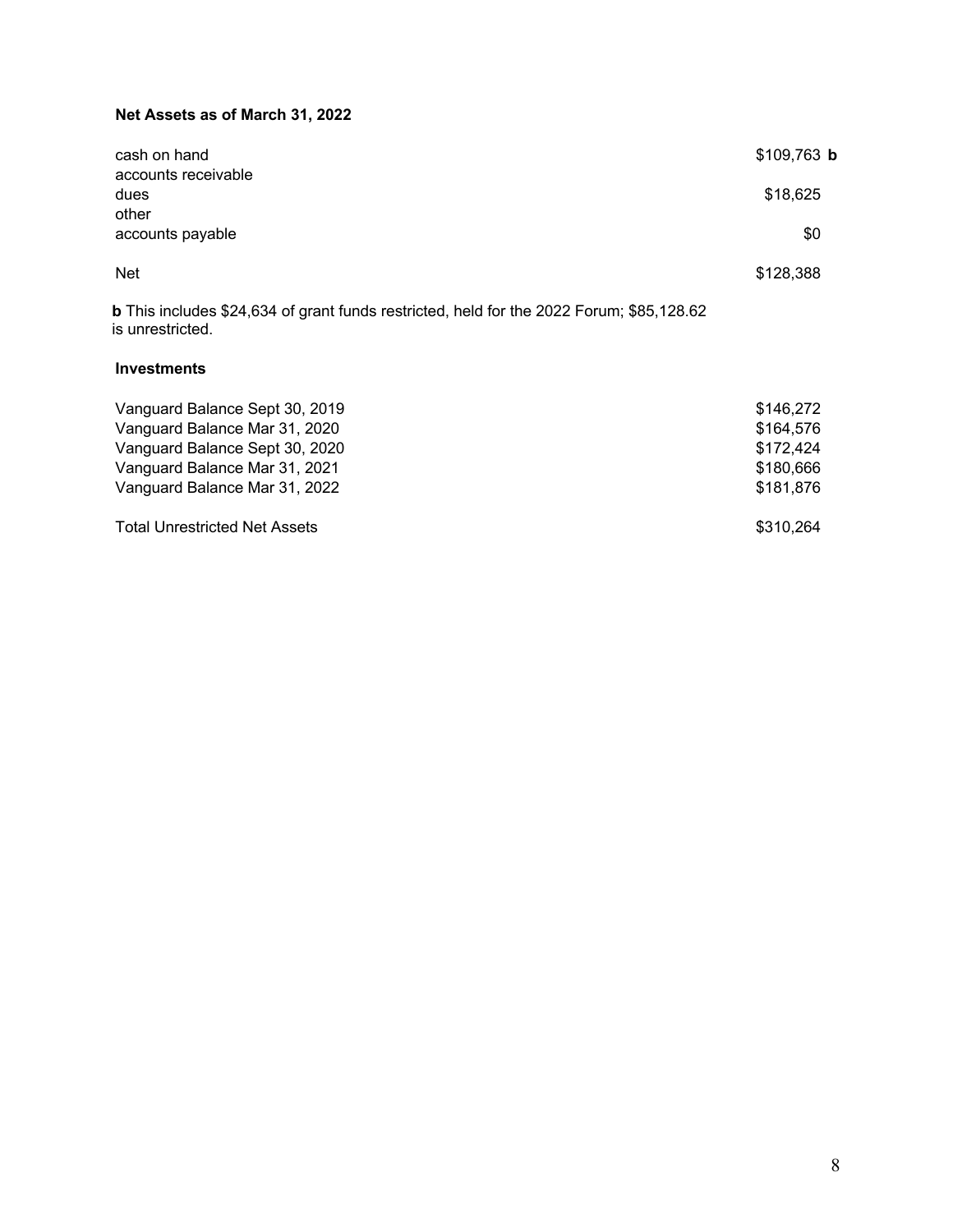# Appendix C

## **Directors' Report** — Charles Steinhorn

# **Preamble**

I was honored to be selected as the new CBMS Director, succeeding David Bressoud. Following in David's and Ron Rosier's footsteps is a humbling assignment. During my twelve years as CBMS Secretary-Treasurer, I witnessed firsthand the superb stewards of CBMS that they were. Their work has positioned CBMS to serve the mathematical sciences community even more effectively in the years ahead and to increase its impact. This is my task now.

I have had the privilege as CBMS Secretary-Treasurer to meet and collaborate with many amazing people: my fellow members, past and present, of the CBMS Executive Committee, the presidents and executive directors of the CBMS member organizations, and many others who tirelessly work to advance the mathematical sciences and mathematics education at all levels. I am eagerly looking forward to directing my energies to work together with you as we tackle the range of issues facing the mathematical sciences community and seize the opportunities that present themselves to us.

# **Transition: from February 1st until now**

My term as Director began on February 1<sup>st</sup>. CBMS and I are fortunate that Dayle Rebelein, my valued assistant for the Teaching Experiences for Undergraduates program on which I serve as the principal investigator, agreed to assume the administrative assistant position for CBMS. Dayle is at a time in her life when she can be selective about what she chooses to do, and CBMS definitely piqued her interest. Dayle is exceptionally able and delightfully personable, as you will see as you have more contact with her.

The period from January until the May Council meeting is, by David Bressoud's assessment, the busiest period for the CBMS Director. Added to the Director's usual responsibilities, final planning and organization for the May 1-3 Pathways Forum required substantial attention from me.

With some tasks ordinarily handled in January remaining to be done, Dayle and I had to hit the ground running at the beginning of February. Fortunately, my long service as the Secretary-Treasurer made me well aware of much of the business of CBMS, even if not the full rhythm and timeline of the Director's work. There also were multiple "start-up" tasks needing to be completed to transfer responsibility from David and his assistant, Javon Barnes, to Dayle and me. Some of these took longer than one might expect, a few others still remain to be completed, and some---e.g., establishing a bank account---impacted the completion of some of the Director's usual tasks---e.g., the invoicing of dues. I now fully expect that the "start-up" phase will be completed by the end of May, or early June at the latest. David has my deep gratitude for his devotion to CBMS as well as his grace, counsel, and humor during this period. I will count on his advice and wisdom well beyond this initial transition period.

I am glad to see that the NSF-CBMS Research Conferences program is beginning to emerge from cancellations and postponements caused by the pandemic. Of the six conferences planned for 2021, only one was held. The remaining five are now scheduled to take place this summer,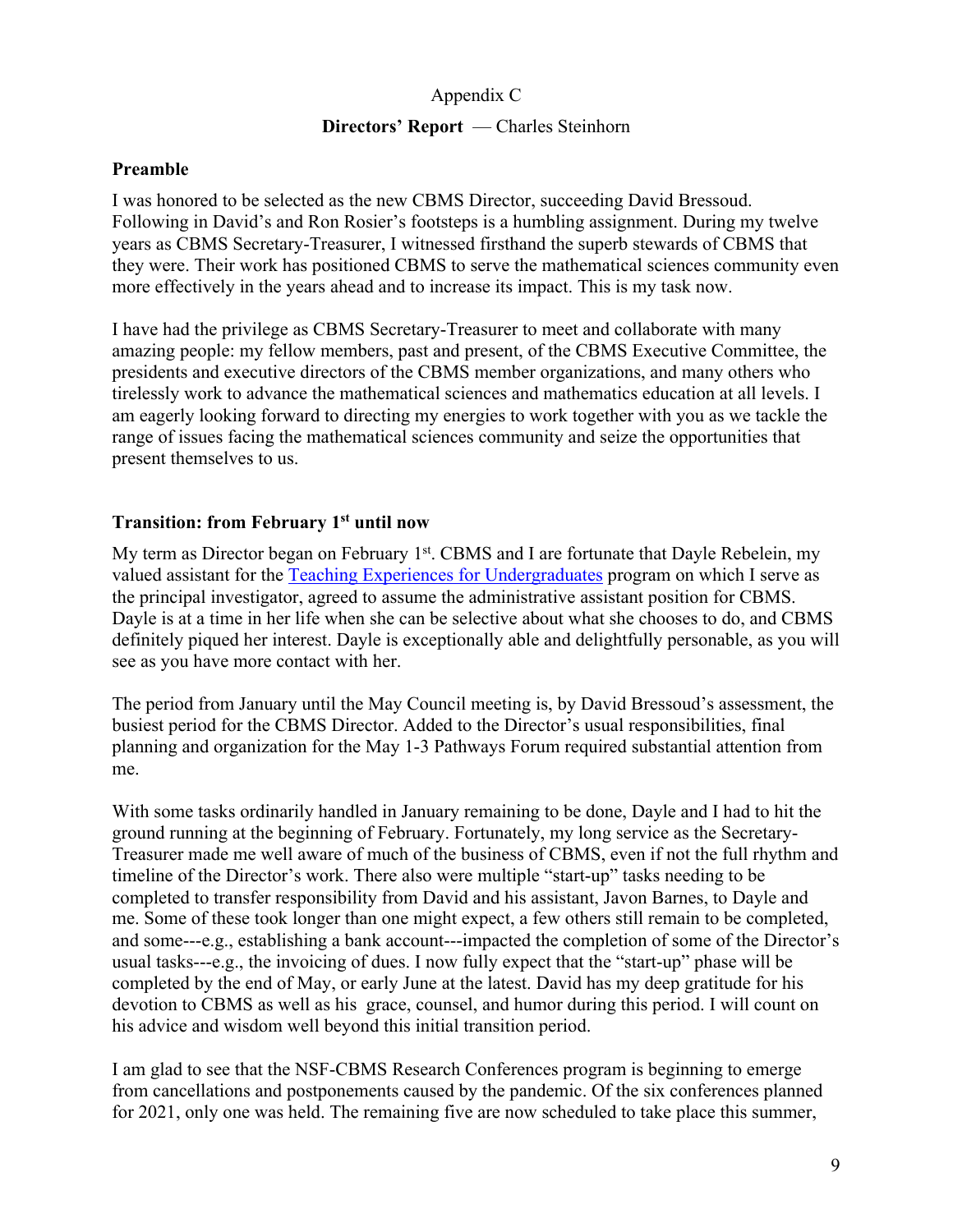joined by two new awardees. Even so, another conference planned for this summer has now been postponed (or possibly cancelled) due to local issues with Covid protocols.

Planning and organization of the May 1-3 Pathways Forum has occupied a great deal of David's and my time. Although David planned to formally conclude his term as Director at the end of December, he intended see the Forum through its conclusion, and deserves credit not only for his leadership in planning the program, but also for most of the logistical arrangements. Dave Kung and Lindsay Fitzpatrick of the Dana Center together with David and I developed the Forum program and finalized and recruited all the speakers for the plenary and breakout sessions. Writing now, a little less than a week prior to the event, I am optimistic that it will help propel the 19 state teams who have worked so hard on this project to realize the important goals we share. This is a long-term effort that will require CBMS' continued attention well beyond the forum.

One theme that emerged over the course of forum planning is the need for the state teams to receive support and training in messaging and communications. A combination of forum budget savings and the allocation of up to \$10,000 of reserve funds by the CBMS Executive Committee has provided a total of \$20,000 to engage a strategic communications firm. Dave Kung and I sought proposals from and interviewed 3 firms. We have engaged the firm Burness for this purpose. The Burness team has met several times with us prior to the forum in preparation for its work at the event, and during the forum they will give a plenary presentation, offer two breakout sessions, and provide extended time for informal consultation with the state teams. Following the forum, Burness will hold individual sessions with each of the state teams. We recognize that it would be valuable to provide longer term messaging support beyond the current contract with Burness; external funding for this purpose will be sought by Dave Kung and me.

# **Looking Ahead: the next six to twelve months**

During the summer, CBMS will need to begin the process of undergoing its regular triennial audit. A regular audit is essential to CBMS continuing to act as a fiscal agent eligible to be awarded NSF grants. I intend to use the same accounting firm we have used in the past for this purpose. The firm knows CBMS, and I expect the audit to go smoothly.

Over the next several months, together with members of the Executive Committee, I plan to meet with the leadership of the CBMS member societies. This was done during the winter of 2021--the first time this was undertaken during my years as Secretary-Treasurer---and I would like to see us continue to do this on a (semi-)regular basis. While I know most of the current presidents and executive directors, these meetings can provide us with a clearer understanding of the concerns and priorities of the member societies. This process can serve as a planning mechanism to inform topics for the Council meeting agendas and, ultimately, the activities and projects in which CBMS chooses to engage. I also plan to begin to attend meetings of more member societies (in addition to those I have regularly attended throughout my career) to deepen my understanding of those societies' work.

CBMS has, during the years I have been involved, maintained a strong relationship with NSF, in particular the Division of Mathematical Sciences and the Directorate of Education and Human Resources. CBMS also has had regular contact with several boards at the National Academies. I would like to see us develop stronger relationships with other Federal agencies that have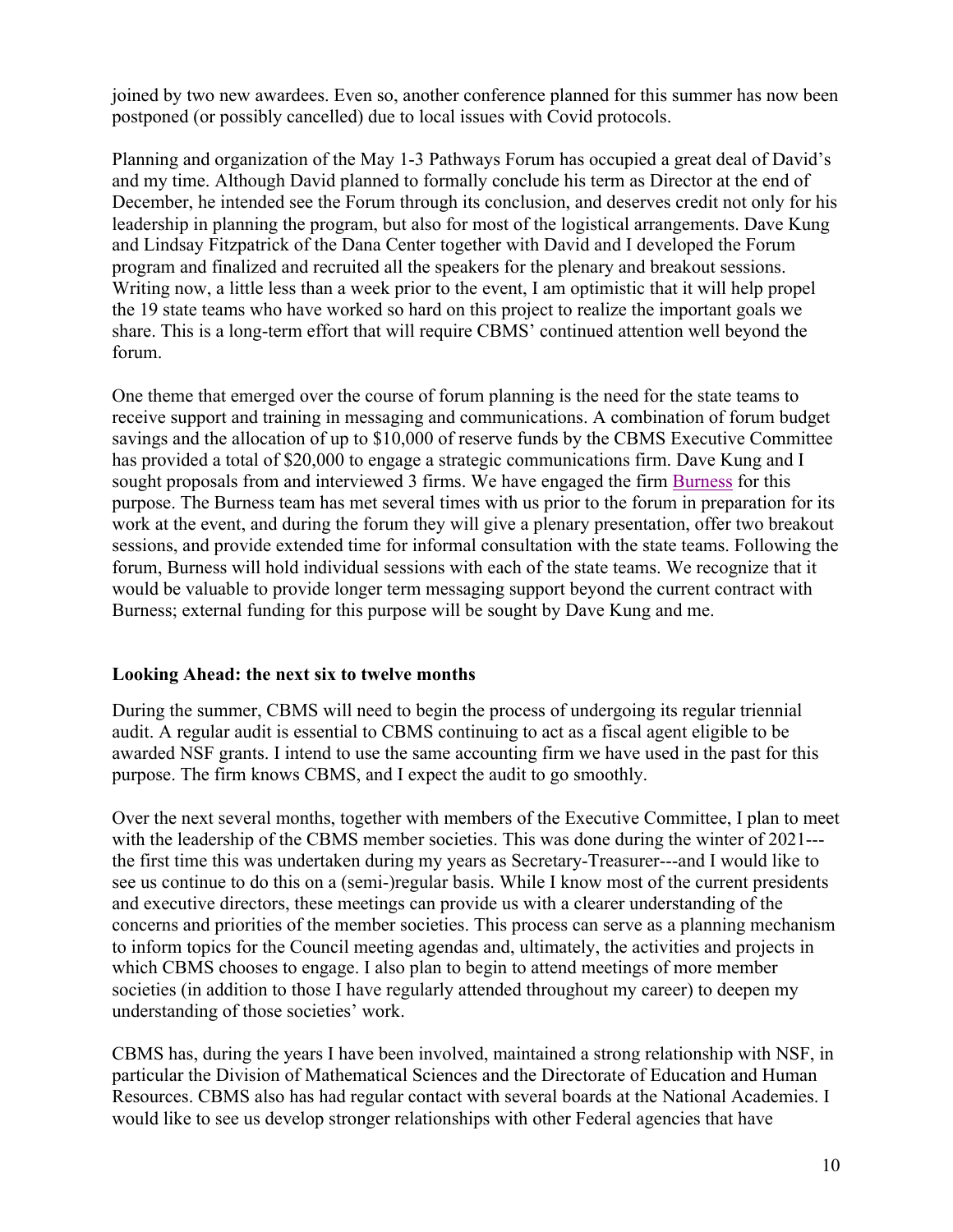(potential) relevance to the mathematical sciences, and it will be a priority of mine to begin the legwork needed.

Additionally, last year virtual conversations were held involving the CBMS leadership, chairs and directors of some of the National Academies boards, and others, about the possibility of establishing a new board on mathematical sciences education at the National Academies. This is an initiative still in its early stages that I would very much like to see continue. Those of us with a long enough memory will recall the now-defunct Mathematical Sciences Education Board that ceased functioning in 2008, after 23 years in operation, leaving a hole that a new board could fill to address critical issues in this domain.

We learned during the pandemic that it is possible to work effectively on projects virtually. The CBMS interest groups that convened during the summer and fall of 2021 paved the way for the discussions at the December 2021 Council meeting on: the effects of the COVID-19; developing the school to workforce pipeline; and the role of the mathematical sciences in data science. At the end of the December data science discussion, it was agreed that a small working group drawn from CBMS member societies should be formed to consider possible CBMS activities or convenings centered around the mathematical and statistical components of data science. I will make this a high priority directly following the Council meeting. Additionally, the role of CBMS in workforce issues will be the focus of final session of the afternoon at this Council meeting.

Bringing together small groups remotely with well-defined tasks in the period between the twiceannual Council meetings can enable CBMS to move nimbly on important issues, and tap more deeply into its potential as a impactful umbrella organization. Based on conversations I have had in preparation for this Council meeting, I expect that we will decide to form at least a couple of such working groups charged with specific assignments.

CBMS also will need to submit a renewal proposal for our role in administering the NSF-CBMS Regional Research Conferences series sometime in the coming year. The timing will depend on whether we seek a no-cost extension from NSF, following the postponement and cancellation of conferences due to the pandemic. In preparing the proposal for current award, David Bressoud consulted widely in a effort to update and reshape the format of this longstanding conference series. Periodic assessment of long running programs is essential to their continued vitality, and I will plan to reach out to various constituencies with a stake in this program to appraise how well the changes have worked and seek suggestions that could be incorporated into the renewal proposal and eventually into the functioning of the conferences.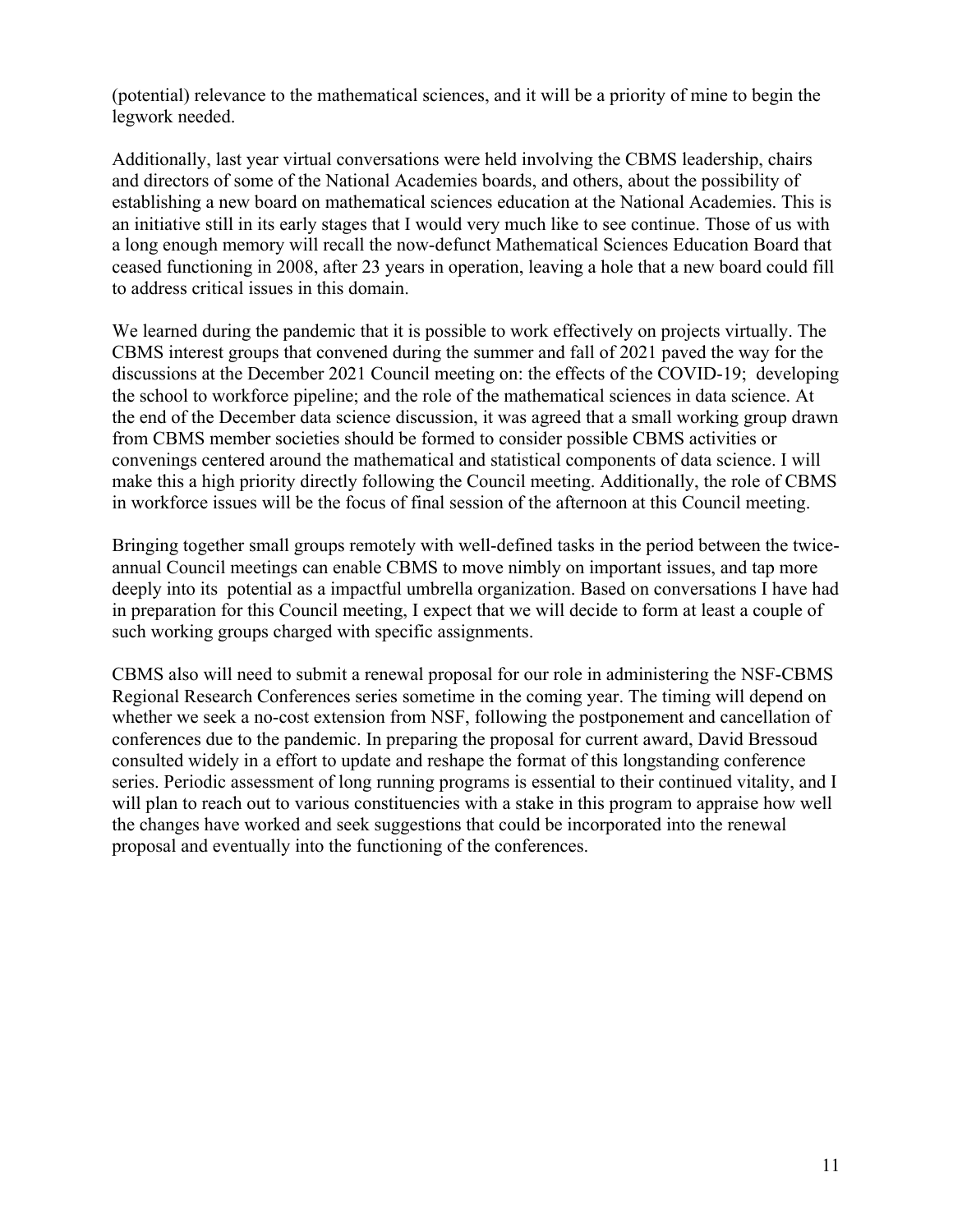## Appendix D

## Background for a Discussion of Future CBMS Surveys of Undergraduate Programs

The CBMS Surveys of undergraduate programs in the mathematical sciences have been conducted every five years since 1965. The surveys are supported by an NSF grant (currently roughly \$750,000) that is administered by the AMS. The reports of these surveys have been published in paperback form, and, beginning with the 1970 survey report, are online at:

## https://www.ams.org/profession/data/cbms-survey/cbms-survey.

There are three survey instruments (for mathematics programs at two- year colleges, at four-year colleges and universities, and undergraduate statistics programs in statistics departments with a graduate statistics program) that are designed by committees appointed by CBMS. The 2015 and 2020 NSF grants included some funds for evaluating the survey reports, and some outside professional advice on the 2021 survey will be obtained when the report is completed.

Final touches were being made to the 2020 survey in March 2020 when COVID hit, and we decided Fall 2020 was not a good time to send out a comprehensive survey on what was not a normal year. In- stead we sent out a brief survey on departments' responses to the changes prompted by the pandemic; the questionnaire and report on the survey are online at

# https://www.ams.org/profession/data/cbms-survey/cbms2020

(and an article appeared in the January 2022 issue of the *Notices of the AMS*)). Two policy briefs (one on Pathways and one on Distance Learning, using data from the 2015 sur- vey) are also at that location, as we wanted to find other ways to attract attention to the CBMS survey results.

The 2020 survey had not been put online. We made some changes to the original draft, and in May 2021, just as the survey was to be put online and tested, our contractor, Westat, Inc., in a downsizing move, re- tired Brad Chaney, who had worked with us on the last two CBMS surveys. We have greatly missed Brad's experience with the CBMS surveys. The 2021 CBMS survey went out in October-November 2021, and we are still trying to collect responses from the survey.

The survey is a stratified sample of 4-year and 2-year math programs and a survey of the statistics pro- grams. The response rates for 2015 (2010, 2005) are:  $4$ -Year Math: 72 (74, 61)%, Statistics: 81  $(70, 60)\%$ , 2-Year Math: 49% enrollments and 54% other  $(51, 54)\%$ . So far the 2021 survey has response rates: 4-Year Math: 30%, Statistics: 50%, 2-Year Math: 25%. Roughly 50% of both the 4year Math and 2-year Math sample units have never opened the link to the survey (23% of the Stat institutions), despite repeated contacts by both Westat and our committee, so the poor response rate is not entirely a reaction to the particular questions asked.

The survey questionnaire is rather comprehensive, and collects data on enrollment (by course and the status (tenure track, not tenure track, graduate assistant) of the instructor). There are questions on dual enrollment, distance learning, and various aspects of the program (e.g. number of graduating majors, minors, requirements for a major, special services available etc.). There are also questions on teacher preparation requirements. There is detailed information on numbers of faculty, of various ranks, broken down by gen-der (for the 4-year math and stat programs this data is collected by the AMS in the *Annual Survey* that has a better response rate that the CBMS survey). We indicate that the audience for the results of the survey is departmental, programmatic, institutional, and system leaders, mathematical education researchers, policy makers, and the wider community of undergraduate educators.

Additional sources of data (though not exactly the same data we collect) are available; see

https://www.ams.org/profession/data/other-sources/other-sources.